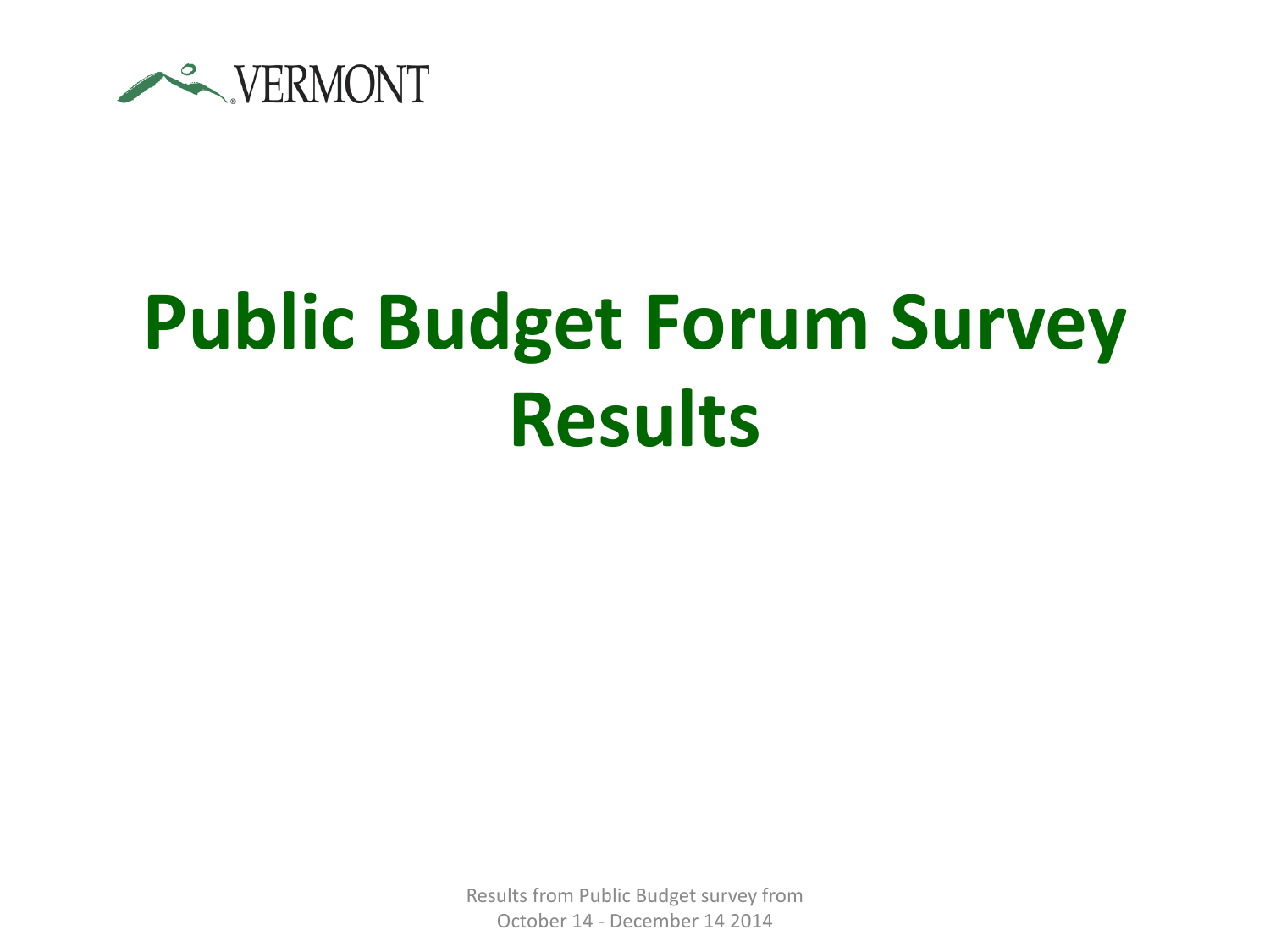## **Town of Residence of survey participants**

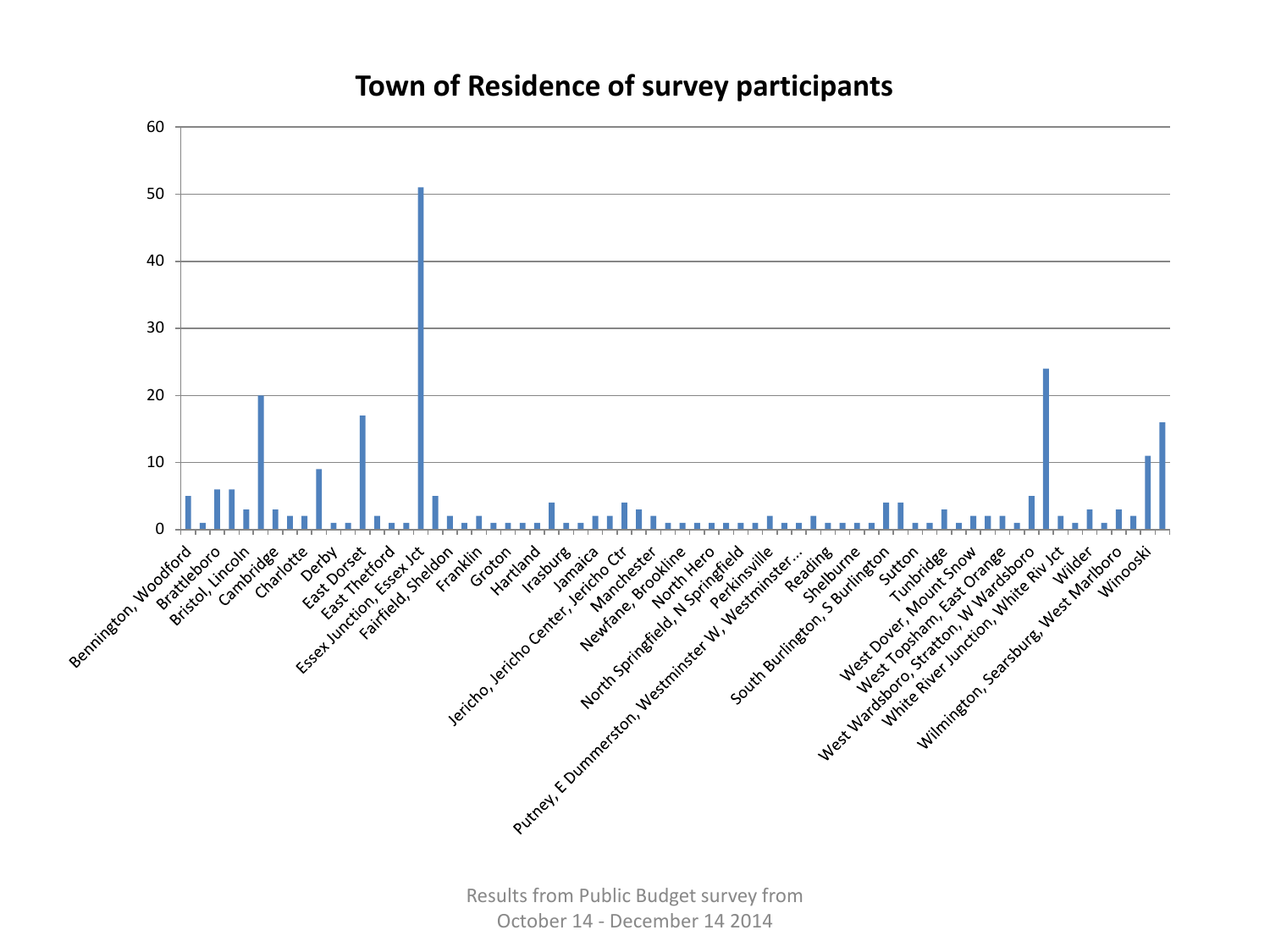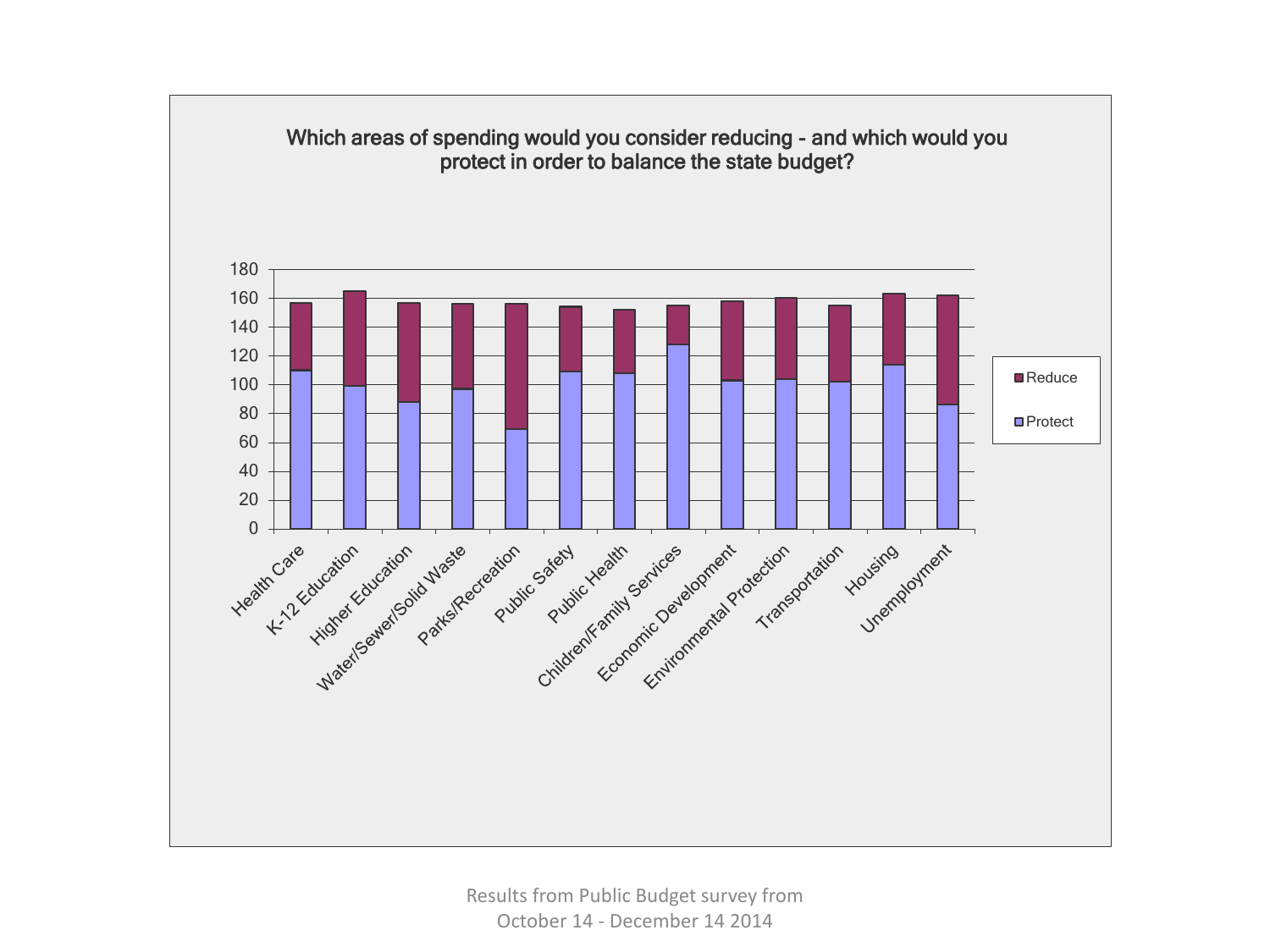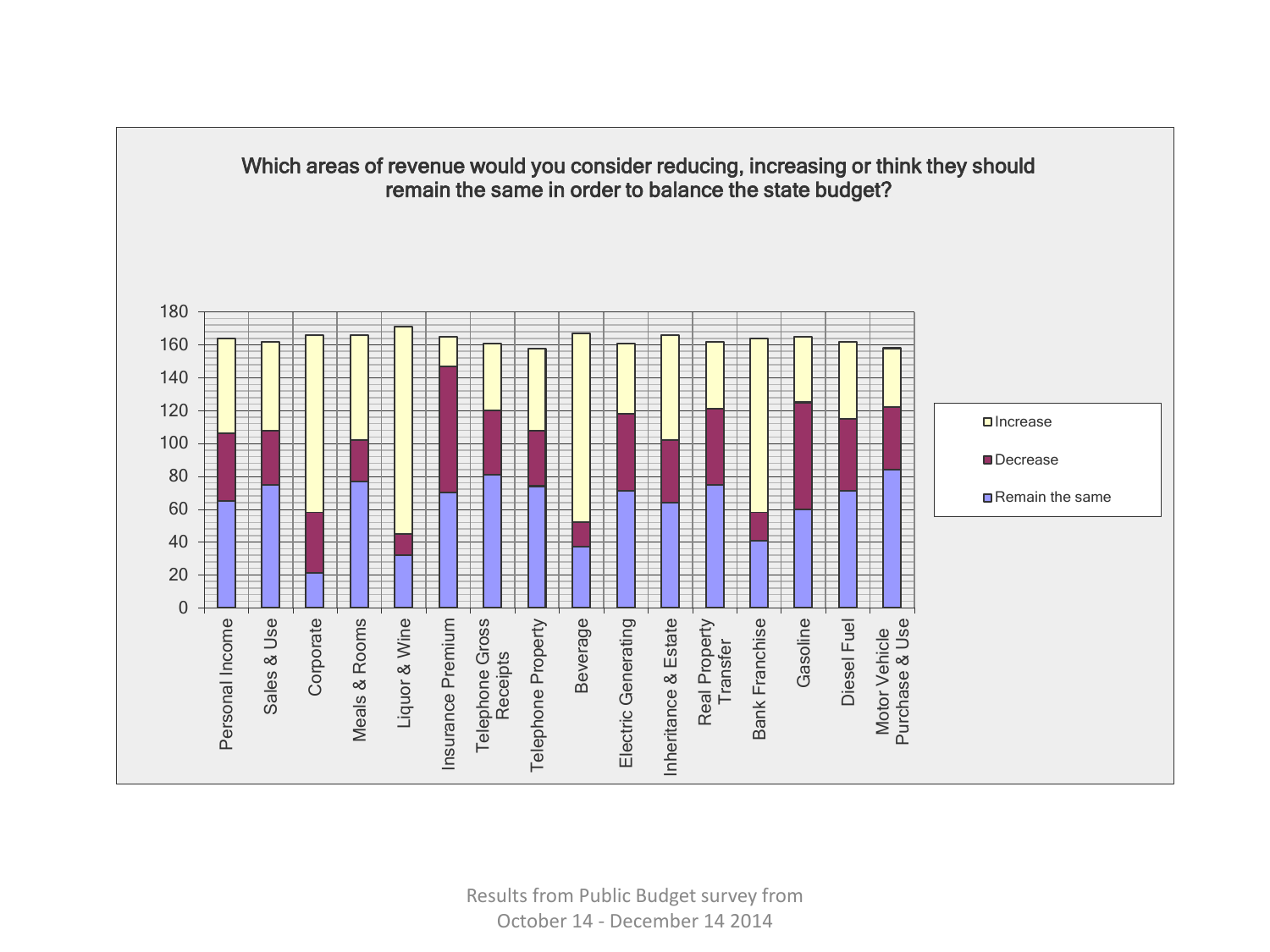